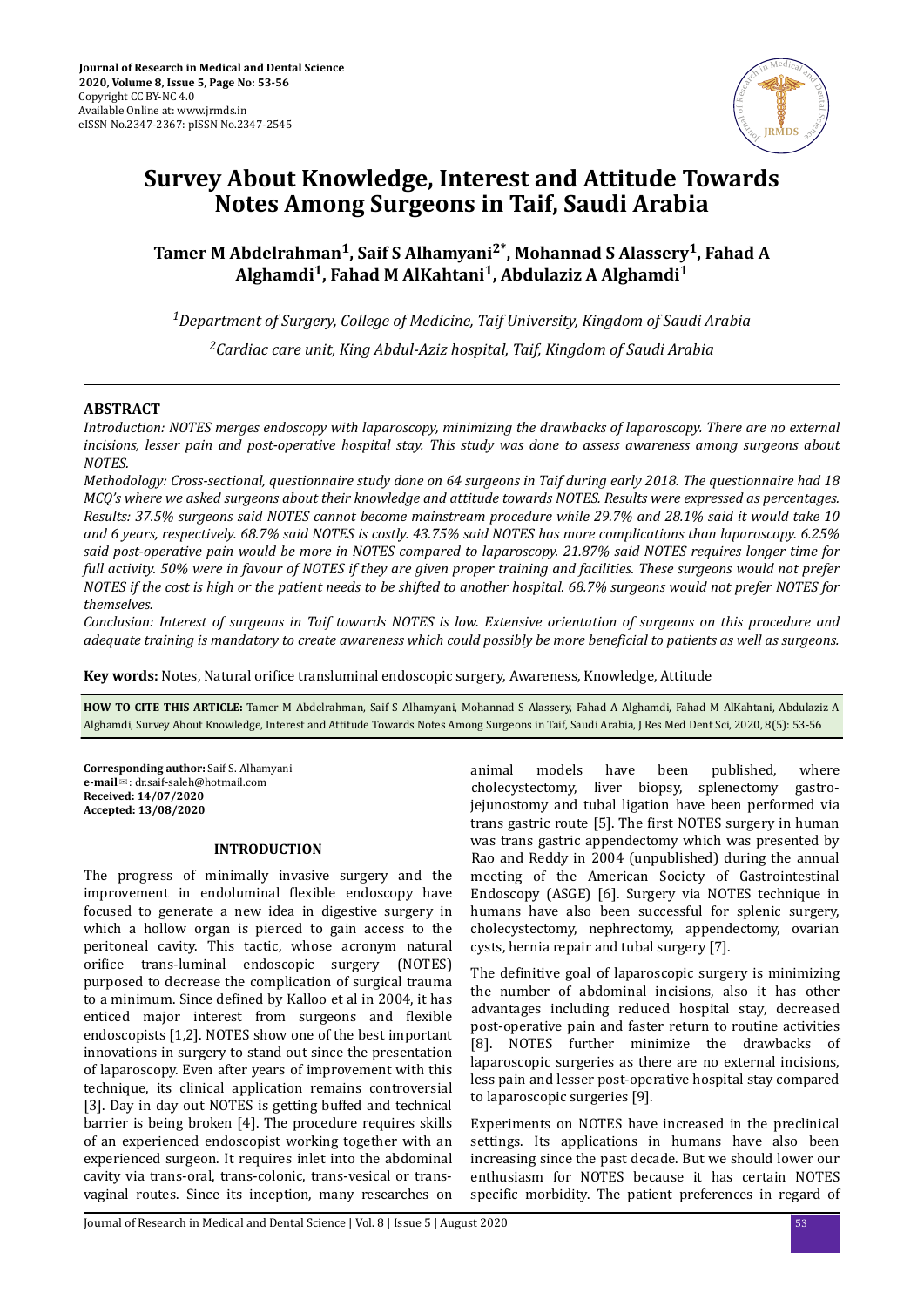this new technique should be thoroughly considered by the surgeons as its reliability is still unproven. There are two major technical issues with NOTES, one of them is the difficulty in access to closure and the second one is the risk of contamination by microbial infection [3,7].

The clinical applications of NOTES are surmised to increase as surgeons are surpassing its technical limitations. Surgeries via NOTES in humans are to be done exclusively by experts and the outcomes must be recorded in a registry [3]. Research today is racing to study various NOTES techniques. To understand the enthusiasm of surgeons about NOTES, we decided to take a questionnaire survey of interest of surgeons in NOTES in Taif, Saudi Arabia. Where we asked them about their knowledge their acceptance about NOTES.

## **MATERIALS AND METHODS**

We had done a questionnaire based cross sectional study in Taif, Saudi Arabia. Study participants were surgeons working in King Faisal Hospital, King Abdul Aziz Specialist Hospital and Al-Hada Military Hospital. This study was done in early 2018. Prior permission from ethics committee of the above three institutes was obtained before beginning the study. This questionnaire had two sections where in the first section we asked about surgeon's demographic information, in the next section there were 18 questions of MCQ type. Few questions had only yes/no as options and for few questions multiple options were given and surgeons were requested to choose only one option. These multiple option questions were to assess participant's knowledge and attitude toward NOTES [10]. (Appendix 1).

Questionnaire sheets were distributed to the surgeons at their workplace. They were requested to fill the sheets and handover immediately. Participants were explained the motive of study and written consent was taken before giving questionnaire. Surgeons not willing to participate and incomplete responses were excluded from the study.

## **Statistical analysis**

The number of responses for an option of a question were counted. This data was entered into MS excel. The numbers were converted to percentages.

## **RESULTS**

Among 70 surgeons; 64 surgeons completed the questionnaire and 6 refused to take the survey. The median age of surgeons was 32 years. Regarding Surgeon practice by years; 20 (31.25%) of them had <5 years, 24 (37. 5%) had 6-100 years, 16 (25%) had 11-20 years and 4 (6. 25%) had 21-30 years of practice (Table 1).

#### **Table 1: Percent of procedures performed laparoscopically by respondents?**

| Percent of procedures | 0%          | 10%         | 10-25%   | 26-50%     | 51-75%     | -75%     |
|-----------------------|-------------|-------------|----------|------------|------------|----------|
| No of surgeons and %  | 11 (17.18%) | 11 (17.18%) | 16 (25%) | 15 (23.4%) | $5(7.8\%)$ | 4(6.25%) |

11 (17.18%) of surgeons in this study performed open surgery only, while 53 (82.8%) performed both laparoscopy and open surgery. 100% of surgeons were familiar with laparoscopic surgery before this study, while only 24 (37.5%) of surgeons were familiar with NOTES before this study. 60 (93.75%) surgeons agreed that minimally invasive approaches are currently available for the surgeries they commonly performed.

According to prediction by Taif surgeons concerning the approximate period for NOTES to become one of the main approaches for abdominal surgeries; 3 (4.6%) respondents said 3 years, 18 (28.1%) said 6 years, 19 (29.7%) said 10 years and 24 (37.5%) said never.

44 (68.7%) respondents in this study said NOTES is more in cost, 32 (50%) said open surgery has more complications while 28 (43.75%) respondents said NOTES have more complications. 56 (87.5%) surgeons agreed that open surgeries have more post-operative pain, while 4 (6.25%) respondents said laparoscopic surgery has more post-operative pain and another 4(6.25%) surgeon said NOTES has more post-operative pain. 14 (21.87%) surgeons believe that NOTES will take more time to return to full activity level but 6 (9.37%) surgeons said that laparoscopic will take more time for a patient to return to full routine activity (Table 2).

#### **Table 2: NOTES in comparison with laparoscopic and open surgery.**

|                                                                | Open surgery  | Laparoscopic surgery | <b>NOTES</b>  |
|----------------------------------------------------------------|---------------|----------------------|---------------|
| Which is high in cost                                          | $(2)$ 3.1%    | (18) 28.1%           | (44) 68.7%    |
| Which has more complications                                   | (32) 50%      | $(4)$ 6.25%          | (28) 43.75%   |
| Which has more length of hospital stay                         | (56) 87.5%    | $(4)$ 6.25%          | $(4)$ 6.25%   |
| Which has more postoperative pain                              | $(56)$ 87.5%  | $(4)$ 6.25%          | $(4)$ 6.25%   |
| Which takes more time to return to full routine activity level | $(44)$ 68.75% | $(6)$ 9.37%          | $(14)$ 21.87% |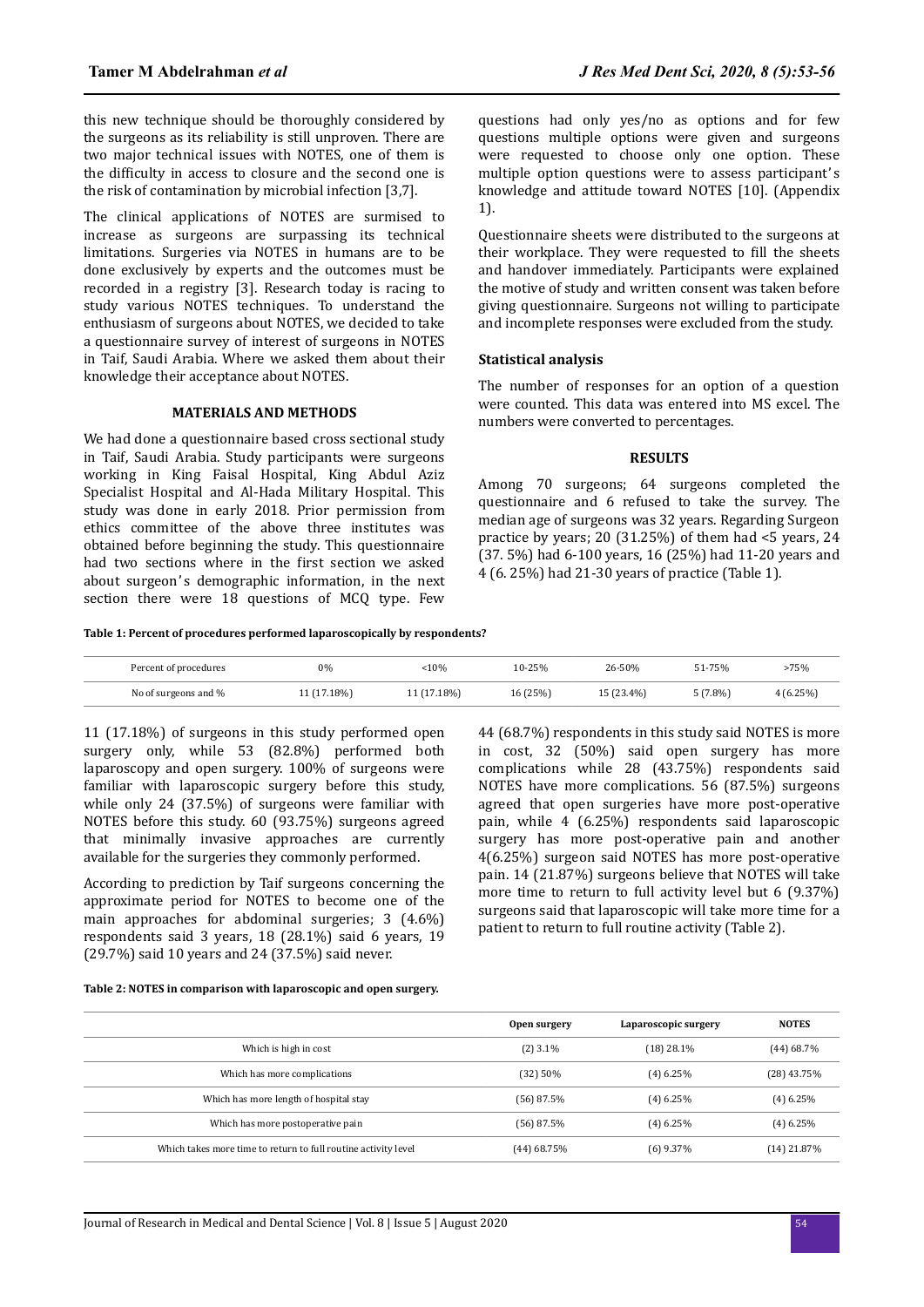Respondents when asked about assuming NOTES was feasible, available in your hospital and if they were trained to perform NOTES, would they choose to perform NOTES rather than laparoscopy as the preferred surgical approach; surprisingly only 50% said yes to NOTES. Among the 50% who were interested in NOTES would not use NOTES under certain circumstances (Table 3).

Most surgeons think that NOTES approach is more suitable for adult patients only and 25% of them believe that it might be best for anyone. While 64% of the respondents think the laparoscopic approach might be best for anyone (Table 4).

68.7% of surgeons in our study would not choose NOTES cholecystectomy for himself or for any of his family member if they needed gallbladder surgery and would prefer laparoscopic cholecystectomy instead.

| Table 3: The surgeons who had accepted to perform NOTES but have some considerations. |  |
|---------------------------------------------------------------------------------------|--|
|---------------------------------------------------------------------------------------|--|

| Would you still use it as your approach of choice if?                    | Yes         | No         |
|--------------------------------------------------------------------------|-------------|------------|
| The complications rate was higher                                        | 11 (34.3%)  | 21 (56.6%) |
| The patient must pay significantly more (\$100-1000\$)                   | 16 (50%)    | 16 (50%)   |
| The necessity of transfer the patient to another hospital in your town   | 29 (90.6%)  | $3(9.3\%)$ |
| The necessity of transfer the patient to another hospital 500 miles away | $7(21.8\%)$ | 25 (78.1%) |

**Table 4: NOTES and laparoscopic surgery is best approach for.**

|                                         | <b>Infants</b>      | Children            | <b>Adults</b> | Elderly    | Anyone   | No one     |
|-----------------------------------------|---------------------|---------------------|---------------|------------|----------|------------|
| laparoscopic approach might be best for | 0<br>$(0\%)$        | $\bf{0}$<br>$(0\%)$ | 18 (28.1%)    | $5(7.8\%)$ | 41 (64%) | $(0\%)$    |
| NOTES approach might be best for        | $\theta$<br>$(0\%)$ | $\bf{0}$<br>$(0\%)$ | 25 (39%)      | 4(6.25%)   | 16 (25%) | 19 (29.6%) |

## **DISCUSSION**

With an intentional disruption of a hollow viscus and entry into peritoneum, NOTES is one of the most controversial topics in gastrointestinal surgery. Multiple previous surveys demonstrated mixed opinions of patients regarding this new approach [11]. To our knowledge, few studies have examined surgeon's opinion about this approach and so far, no studies have been conducted in Saudi Arabia. So, the main goal of this study is to assess interest of surgeons in NOTES in Taif city, KSA. This study also aimed at studying the surgeons' acceptance of this kind of surgeries and identify any potential barriers for its adoption. Despite successfully performing NOTES, this technique remains highly challenging and the pragmatism of its use remains speculative [12].

All surgeons in our study were familiar with laparoscopic surgery, while only quarter of them were familiar with NOTES before this study. Given the intense interest in NOTES and it is potential to revolutionize current surgical therapy, several working groups have been formed to help guide NOTES research and clinical development. Among them, the Natural Orifice Surgery Consortium for Assessment and Research (NOSCAR) published a landmark 'white paper' in 2006 outlining the perceived barriers to the clinical adoption of NOTES [7]. In our study the prediction of Taif surgeons concerning the approximate period to NOTES becoming one of the main approaches for abdominal surgeries was 6-10 years. 37.5% of respondents said it will never become one of the main surgical approaches.

In this nascent era of NOTES in human beings, it is unclear how these surgical techniques will be implemented. The concept of fewer surgical incisions and less postoperative pain and faster recovery resonates with most surgeons [13]. Surgeons in our study had the same belief that it would be associated with less pain and shorter recovery time.

When comparing NOTES with laparoscopic and open surgery, cost of the procedures was the most important concern for surgeons participating in our study. Their next concern was the complication which is nearly the same with open surgery. They believe that there is a high risk of the NOTES surgeries to be contaminated by microbial infection. In the study of John et al., barriers of NOTES transvaginal cholecystectomy included cost, difficulty in performing these procedures, perception of increased risk, lack of critical instrumentation, and a lack of appropriate training [13].

Only 50% of surgeons in our study chose NOTES over laparoscopy if it is available and if they are trained. Thus, clarification of the advantages of the procedures and training is an especially important issue which may increase interest of our surgeons. According to Romanelli et al., the core tasks necessary to perform NOTES were exposition and clarification, and then applying the concepts to the future training of surgeons interested in it [13].

Among the 50% who would use NOTES approach in our study, there believed in certain obstacles that would prevent them from using NOTES; 78.1% of the respondents will not use this technique if it necessitates